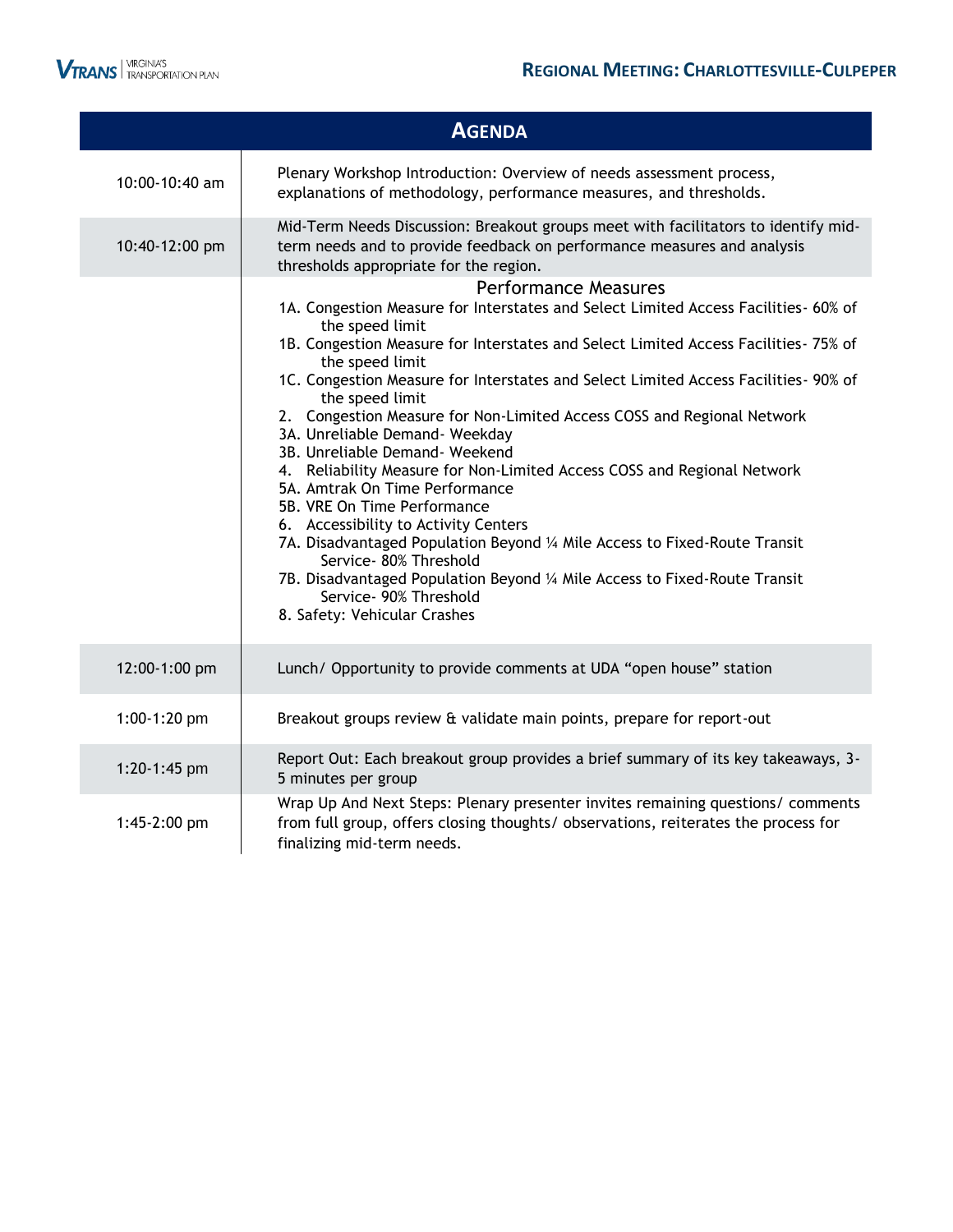11

#### **MID-TERM NEEDS REGIONAL WORKSHOPS REGIONAL MEETING: CHARLOTTESVILLE JULY/AUGUST 2019**

| egies              | <b>Performance Measures</b> |
|--------------------|-----------------------------|
| section<br>signal  |                             |
| expand<br>Candlers |                             |
| oute 221           |                             |
|                    |                             |
|                    |                             |
|                    |                             |
|                    |                             |
| Safety             |                             |
|                    |                             |
|                    |                             |
|                    |                             |
|                    |                             |
|                    |                             |
|                    |                             |
|                    |                             |
|                    |                             |
|                    |                             |
|                    |                             |

**1**

# **SUMMARY OF TRANSPORTATION RELATED PLANS/STUDIES**

| <b>Name of Plan</b>                                             | <b>Agency</b>          | <b>Date</b><br><b>Published</b> | <b>Vision</b>                                                                       | <b>Goals</b>                                                                                                                                                       | <b>Objectives/Strategies</b>                                                               | <b>Performance Measures</b> |
|-----------------------------------------------------------------|------------------------|---------------------------------|-------------------------------------------------------------------------------------|--------------------------------------------------------------------------------------------------------------------------------------------------------------------|--------------------------------------------------------------------------------------------|-----------------------------|
| Charlottesville-<br>Albemarle 2045 Long<br>Range Transportation | CAMPO                  | 5/22/2019                       |                                                                                     | Improve effectiveness of existing transportation network,<br>recognizing future demands from tourism, freight, and<br>commuters                                    | Access management and intersection<br>improvements, road widening, signal<br>coordination. |                             |
| Plan                                                            |                        |                                 |                                                                                     | Assure activity centers are designed to accommodate a                                                                                                              | Improve Forest Road corridor, expand                                                       |                             |
|                                                                 |                        |                                 |                                                                                     | range of transportation nodes.                                                                                                                                     | Lynchburg expressway, widen Candlers<br>Mountain Road,                                     |                             |
|                                                                 |                        |                                 |                                                                                     | Target transportation improvements to support local land<br>use and development priorities                                                                         | Replace Williams Run bridge, Route 221<br>Intersection Improvements                        |                             |
|                                                                 |                        |                                 |                                                                                     | Improve access to transit for all users. Ensure needs of<br>the elderly, disabled, limited English proficiency, and<br>persons lacking access to private vehicles. |                                                                                            |                             |
|                                                                 |                        |                                 |                                                                                     | Support efforts to enhance access to inter-regional transit<br>services, including bus, rail, and air services.                                                    |                                                                                            |                             |
|                                                                 |                        |                                 |                                                                                     | Enhance connectivity among and between various modes<br>of transportation through identifying and filling gaps in<br>networks.                                     |                                                                                            |                             |
|                                                                 |                        |                                 |                                                                                     | Reduce number and severity of crashes                                                                                                                              |                                                                                            |                             |
|                                                                 |                        |                                 |                                                                                     | Identify key safety deficiencies in regional networks                                                                                                              | Route 221 Bike and Pedestrian Safety                                                       |                             |
|                                                                 |                        |                                 |                                                                                     | across all modes including the needs of bicycle and<br>pedestrian users.                                                                                           | Improvements,                                                                              |                             |
|                                                                 |                        |                                 |                                                                                     | Identify and prioritize addressing physical deficiencies,<br>including pavement, bridges, and other multi-model<br>deficiencies on the existing network.           |                                                                                            |                             |
| Charlottesville-<br>Albemarle Strategic                         | CAMPO/<br><b>TJPDC</b> | 5/25/2016                       | This Strategic Plan sets the vision for the<br>CA-MPO's vision, values, objectives, | Guide development of the Unified Planning Work<br>Program (UPWP);                                                                                                  |                                                                                            |                             |
| Plan 2017-2019                                                  |                        |                                 | strategies and actions for serving the                                              | Developing and managing the annual budget                                                                                                                          |                                                                                            |                             |
|                                                                 |                        |                                 | region.                                                                             | Determine the focus of special studies and grant<br>applications                                                                                                   |                                                                                            |                             |
|                                                                 |                        |                                 |                                                                                     | Identify special initiatives                                                                                                                                       |                                                                                            |                             |
|                                                                 |                        |                                 |                                                                                     | Better manage the administration of and serve as a guide<br>for the MPO                                                                                            |                                                                                            |                             |
| Rappahannock-<br>Rapidan Long Range                             | <b>RRRC</b>            | 2011                            |                                                                                     | Promote land use patterns that maximize the efficiency<br>of the transportation network.                                                                           |                                                                                            |                             |
| <b>Transportation Plan</b>                                      |                        |                                 |                                                                                     | Establish regional transportation priorities based on<br>consensus and consistency throughout the region, while                                                    |                                                                                            |                             |
|                                                                 |                        |                                 |                                                                                     | recognizing the autonomy of each jurisdiction's planned                                                                                                            |                                                                                            |                             |
|                                                                 |                        |                                 |                                                                                     | growth and/or economic development efforts.                                                                                                                        |                                                                                            |                             |
|                                                                 |                        |                                 |                                                                                     | Develop an efficient regional transportation network,<br>that provides for the efficient movement of goods and                                                     |                                                                                            |                             |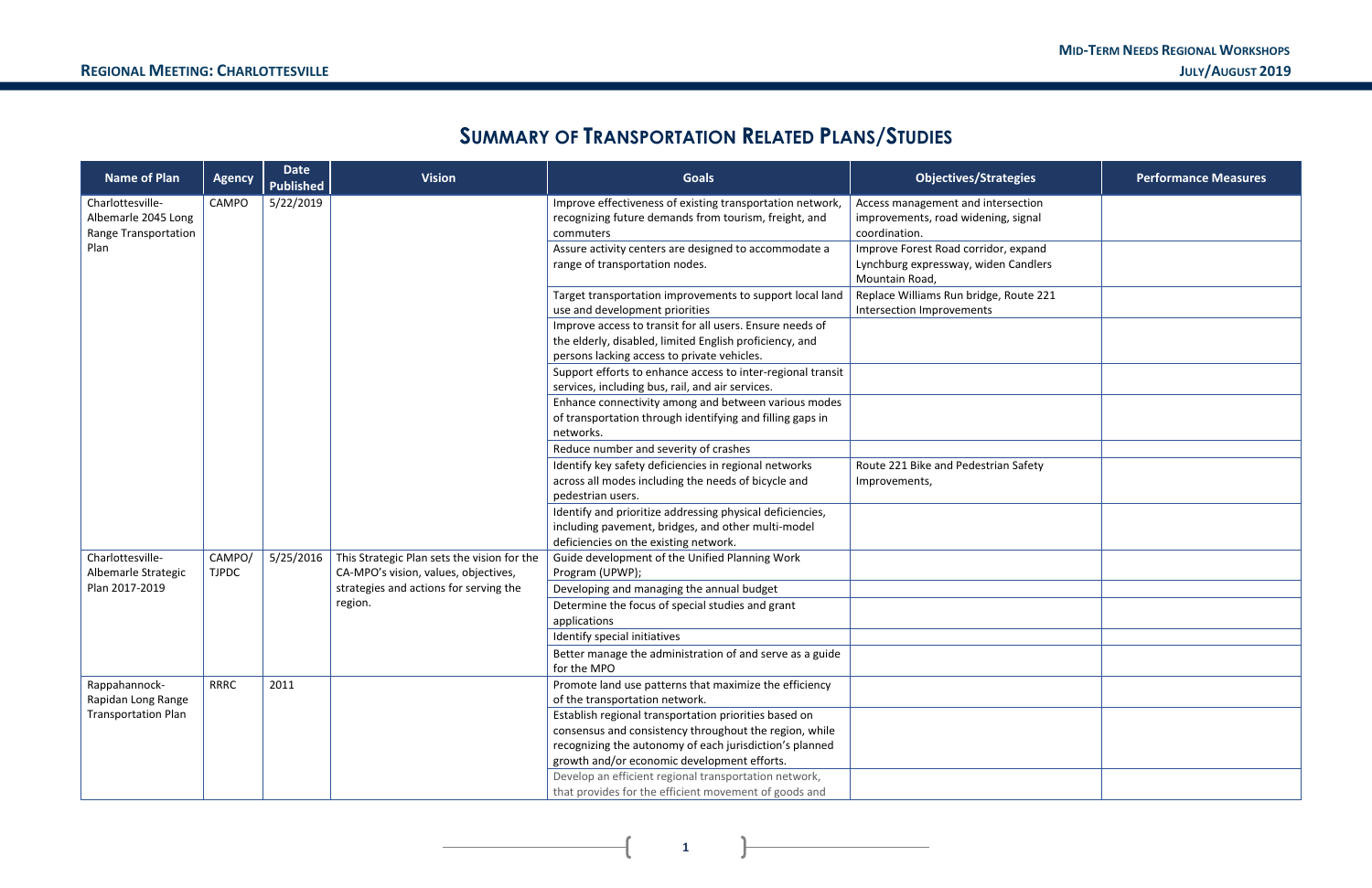#### **MID-TERM NEEDS REGIONAL WORKSHOPS REGIONAL MEETING: CHARLOTTESVILLE JULY/AUGUST 2019**

 $\mathbf{R}$ 

 $\overline{+}$ 

| <b>Name of Plan</b>                            | <b>Agency</b> | Date<br><b>Published</b> | <b>Vision</b>                                                                 | <b>Goals</b>                                                                                              | <b>Objectives/Strategies</b>                                                        | <b>Performance Measures</b>       |
|------------------------------------------------|---------------|--------------------------|-------------------------------------------------------------------------------|-----------------------------------------------------------------------------------------------------------|-------------------------------------------------------------------------------------|-----------------------------------|
|                                                |               |                          |                                                                               | people, and improves upon the existing system to serve<br>both local and through traffic.                 |                                                                                     |                                   |
|                                                |               |                          |                                                                               | Encourage development of multi-modal transportation                                                       |                                                                                     |                                   |
|                                                |               |                          |                                                                               | such as bicycle, pedestrian, carpooling and ridesharing,                                                  |                                                                                     |                                   |
|                                                |               |                          |                                                                               | public transit, air, and rail to reduce congestion,<br>complement existing transportation facilities, and |                                                                                     |                                   |
|                                                |               |                          |                                                                               | improve air quality.                                                                                      |                                                                                     |                                   |
|                                                |               |                          |                                                                               | Provide for the effective, safe, and efficient movement of                                                |                                                                                     |                                   |
|                                                |               |                          |                                                                               | people and goods.                                                                                         |                                                                                     |                                   |
|                                                |               |                          |                                                                               | Promote transportation improvements that enhance                                                          |                                                                                     |                                   |
|                                                |               |                          |                                                                               | quality of life.                                                                                          |                                                                                     |                                   |
| Thomas Jefferson                               | <b>TJPDC</b>  | 2018                     |                                                                               | Support the region's economic competitiveness by                                                          |                                                                                     |                                   |
| 2040 Long Range                                |               |                          |                                                                               | ensuring the integration of transportation and land use                                                   |                                                                                     |                                   |
| <b>Transportation Plan</b>                     |               |                          |                                                                               | decisions in the planning process to enhance efficiency<br>across all modes of transportation.            |                                                                                     |                                   |
|                                                |               |                          |                                                                               | Encourage and promote cost-effective operations and                                                       |                                                                                     |                                   |
|                                                |               |                          |                                                                               | maintenance of the regional transportation network that                                                   |                                                                                     |                                   |
|                                                |               |                          |                                                                               | delivers optimum performance for all users.                                                               |                                                                                     |                                   |
|                                                |               |                          |                                                                               | Promote sustainable transportation improvements that                                                      |                                                                                     |                                   |
|                                                |               |                          |                                                                               | mitigate impacts on the environment and ensure                                                            |                                                                                     |                                   |
|                                                |               |                          |                                                                               | nondiscriminatory planning within the region.                                                             |                                                                                     |                                   |
|                                                |               |                          |                                                                               | Improve inter- and intra-regional access and mobility for                                                 |                                                                                     |                                   |
|                                                |               |                          |                                                                               | all users (people, goods, and service) by integrating                                                     |                                                                                     |                                   |
|                                                |               |                          |                                                                               | various modes of transportation in an effort to improve<br>connectivity and in the                        |                                                                                     |                                   |
|                                                |               |                          |                                                                               | region.                                                                                                   |                                                                                     |                                   |
|                                                |               |                          |                                                                               | Where appropriate, improve roadway design to reduce                                                       |                                                                                     |                                   |
|                                                |               |                          |                                                                               | congestion for vehicles, freight, and transit.                                                            |                                                                                     |                                   |
|                                                |               |                          |                                                                               | Improve the geometric conditions and physical                                                             |                                                                                     |                                   |
|                                                |               |                          |                                                                               | characteristics of the transportation network to reduce                                                   |                                                                                     |                                   |
|                                                |               |                          |                                                                               | fatalities and serious injuries.                                                                          |                                                                                     |                                   |
| Thomas Jefferson<br><b>Bike and Pedestrian</b> | <b>TJPDC</b>  | 2019                     | This Plan brings together multiple<br>planning efforts to provide a guide for | Get projects implemented                                                                                  | Identify all existing bicycle and pedestrian<br>recommendations proposed in current | Bicycle and pedestrian collisions |
| Plan                                           |               |                          | implementation on                                                             |                                                                                                           | approved planning documents.                                                        |                                   |
|                                                |               |                          | a regional scale.                                                             |                                                                                                           | Identify new bicycle and pedestrian needs,                                          |                                   |
|                                                |               |                          |                                                                               |                                                                                                           | through analysis and public input.                                                  |                                   |
|                                                |               |                          |                                                                               |                                                                                                           | Integrate recommendations in other planning                                         |                                   |
|                                                |               |                          |                                                                               |                                                                                                           | documents, such as local comprehensive plans                                        |                                   |
|                                                |               |                          |                                                                               |                                                                                                           | and the MPO Long-Range Transportation Plan.                                         |                                   |
|                                                |               |                          |                                                                               | Get the right projects built                                                                              | Identify all existing bicycle and                                                   |                                   |
|                                                |               |                          |                                                                               |                                                                                                           | pedestrian recommendations                                                          |                                   |
|                                                |               |                          |                                                                               |                                                                                                           | Identify new bicycle and pedestrian needs,                                          |                                   |
|                                                |               |                          |                                                                               |                                                                                                           | through analysis and public input.                                                  |                                   |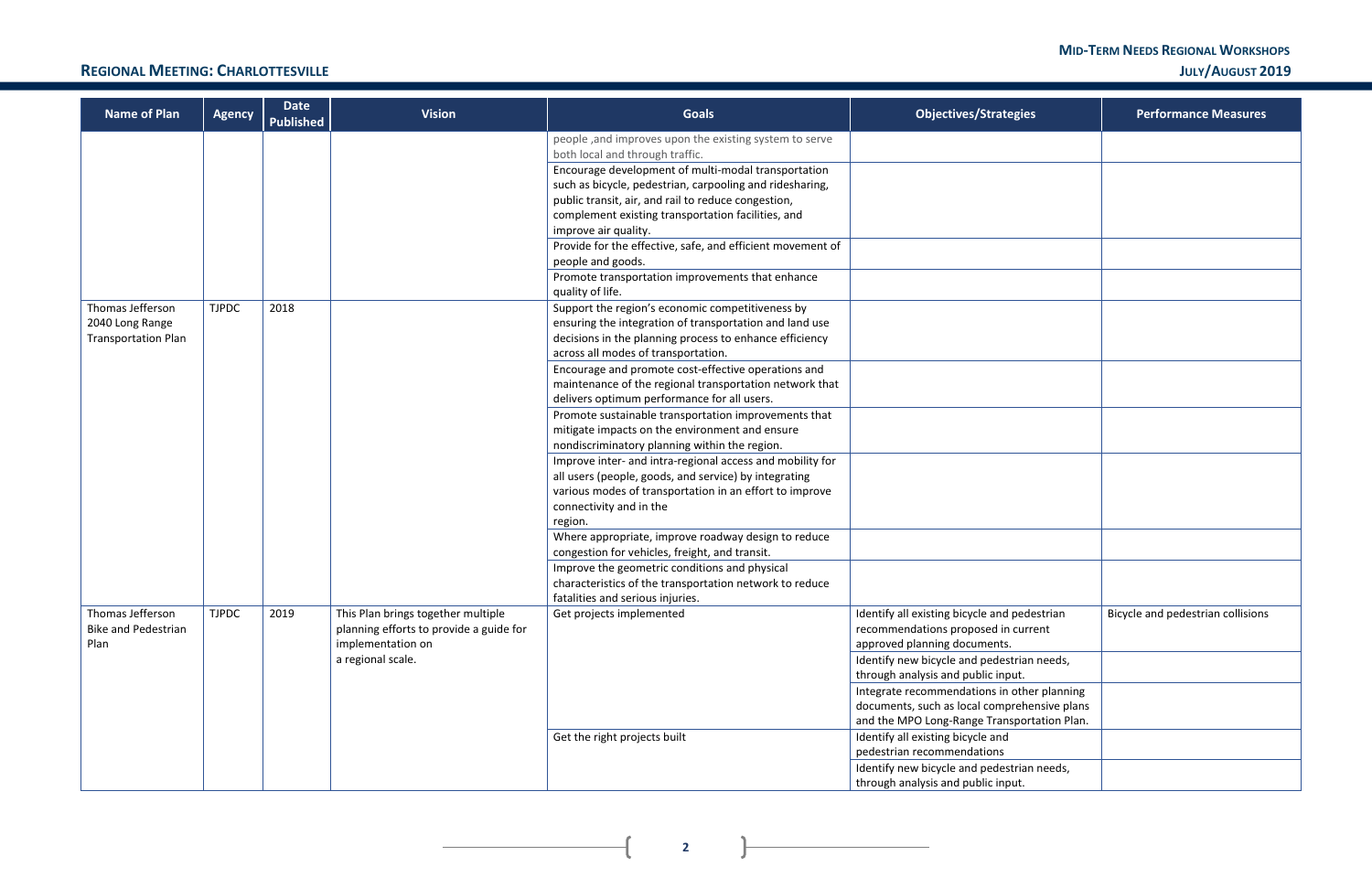#### **MID-TERM NEEDS REGIONAL WORKSHOPS REGIONAL MEETING: CHARLOTTESVILLE JULY/AUGUST 2019**

 $\mathbf{L}$ 

 $\mathbf{r}$ 

| <b>Name of Plan</b>                             | <b>Agency</b> | Date<br>Published | <b>Vision</b> | <b>Goals</b>                          | <b>Objectives/Strategies</b>                                                   | <b>Performance Measures</b> |
|-------------------------------------------------|---------------|-------------------|---------------|---------------------------------------|--------------------------------------------------------------------------------|-----------------------------|
|                                                 |               |                   |               |                                       | Develop and adopt performance measures to<br>prioritize recommendations        |                             |
|                                                 |               |                   |               | Provide locations with valuable tools | Ensure the plan remains focused on<br>implementation.                          |                             |
|                                                 |               |                   |               |                                       | Implement a continuing process, with regular<br>follow-up on priority projects |                             |
|                                                 |               |                   |               |                                       | Develop an online, interactive version of the<br>plan recommendations          |                             |
|                                                 |               |                   |               | Encourage public participation        | Conduct meaningful public outreach.                                            |                             |
|                                                 |               |                   |               |                                       | Interface with existing community<br>and advocacy groups                       |                             |
|                                                 |               |                   |               |                                       | Conduct workshops and<br>engagement sessions within the community              |                             |
| US 250 Corridor                                 | <b>VDOT</b>   | Ongoing           |               |                                       |                                                                                |                             |
| Improvement Study                               | (STARS)       |                   |               |                                       |                                                                                |                             |
| VA Route 3 Arterial<br><b>Preservation Plan</b> | <b>VDOT</b>   | 1-24-2019         |               |                                       |                                                                                |                             |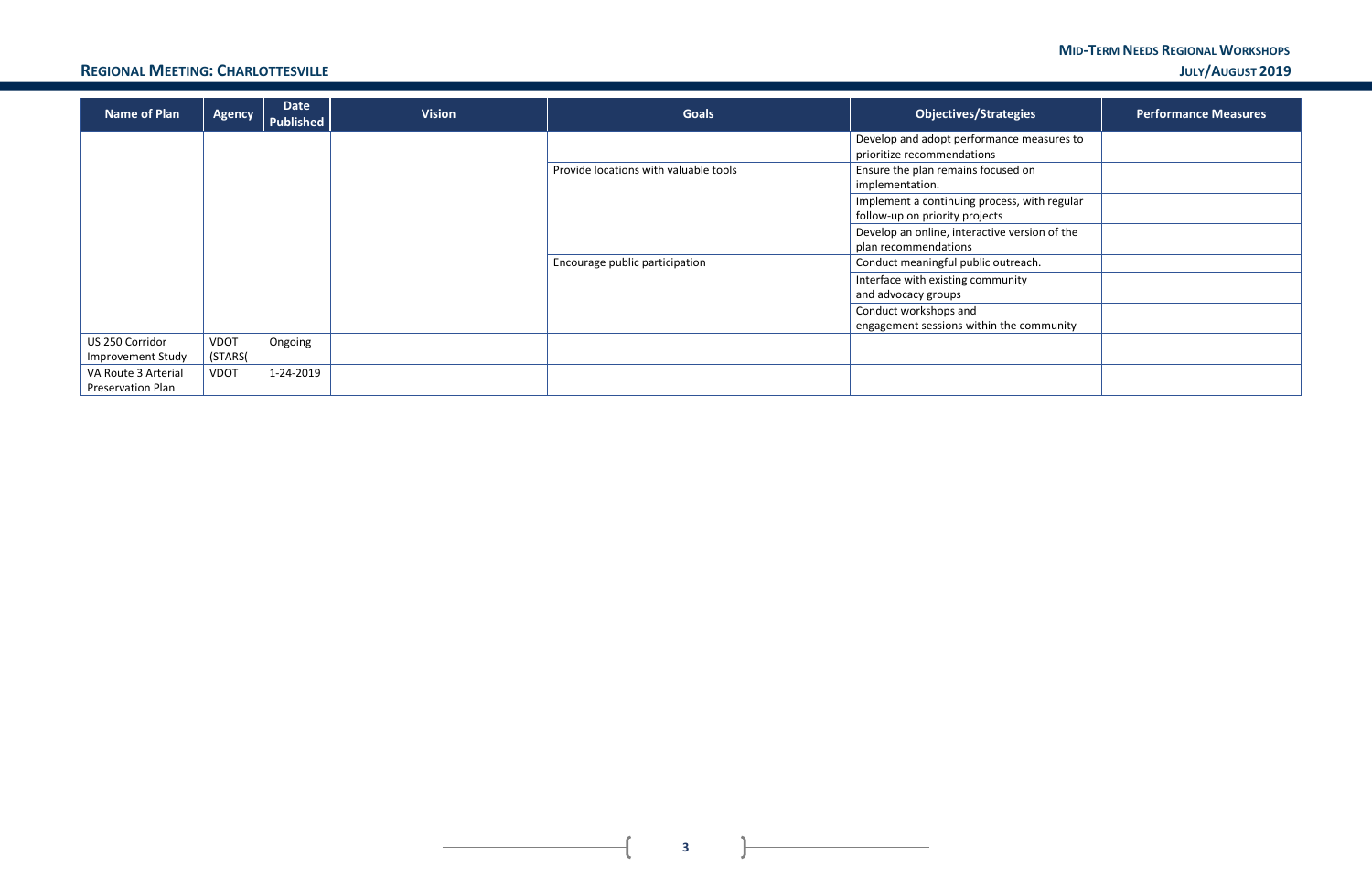| <b>Jurisdiction</b>        | <b>UDAs or DGAs (#)</b>                                                                                                                                                | <b>VDOT</b><br><b>District</b> | Area<br>sq. mi. | Year<br><b>Designated</b> | Improvement<br><b>Urgency</b> | <b>Highest Rated Overall Need</b>                   | Internal UDA Specific Multimodal Transportation Needs (Highest Identified<br>Need)                                                                                                                                          | In Regional<br><b>Network</b> |
|----------------------------|------------------------------------------------------------------------------------------------------------------------------------------------------------------------|--------------------------------|-----------------|---------------------------|-------------------------------|-----------------------------------------------------|-----------------------------------------------------------------------------------------------------------------------------------------------------------------------------------------------------------------------------|-------------------------------|
| Albemarle County           | Countywide (7)                                                                                                                                                         | Culpeper                       | 34.4            | 2015                      | Within 5 years                | <b>Safety for All Users</b>                         | transit frequency, street grid, bicycle infrastructure, pedestrian infrastructure,<br>intersection design, traffic calming features, sidewalks                                                                              | Yes                           |
| City of<br>Charlottesville | <b>Central City</b>                                                                                                                                                    | Culpeper                       |                 | 2010                      | Within 5 years                | Friendly pedestrian and bicycle environment         | transit facilities and amenities, bicycle infrastructure, pedestrian infrastructure,<br>complete streets improvements, safety features, intersection design, improvements to<br>the natural environment                     | Yes                           |
|                            | <b>Hydraulic 29 Small Area</b>                                                                                                                                         | Culpeper                       |                 | 2010                      | Within 5 years                | Access to transportation networks beyond<br>the UDA | Transit capacity and access, transit facilities and amenities, bicycle infrastructure,<br>pedestrian infrastructure, complete streets improvements, safety features,<br>improvements to the natural environment, sidewalks, | Yes                           |
| <b>Culpeper County</b>     | <b>Culpeper Focus Area</b>                                                                                                                                             | Culpeper                       | 0.2             | 2010                      | Beyond 5 years                | Friendly pedestrian and bicycle environment         | pedestrian infrastructure, complete streets improvements, off-street parking capacity,<br>improvements to the natural environment, sidewalks,                                                                               |                               |
| <b>Fauquier County</b>     | Friendly pedestrian and bicycle environment<br><b>Marshall</b><br>2014<br>Beyond 5 years<br>pedestrian infrastructure, off-street parking capacity,<br>Culpeper<br>0.1 |                                |                 | <b>No</b>                 |                               |                                                     |                                                                                                                                                                                                                             |                               |
|                            | <b>New Baltimore</b>                                                                                                                                                   | Culpeper                       | 11.5            | 2014                      | Within 5 years                | <b>Safety for All Users</b>                         | Roadway capacity and infrastructure improvements, roadway operations, safety<br>features, intersection design, signage/wayfinding,                                                                                          | <b>No</b>                     |
|                            | Warrenton                                                                                                                                                              | Culpeper                       | 6.1             | 2014                      | Beyond 5 years                | <b>Safety for All Users</b>                         | Bicycle infrastructure, pedestrian infrastructure, sidewalks,                                                                                                                                                               | <b>No</b>                     |
|                            | Remington                                                                                                                                                              | Culpeper                       | 3.7             | 2014                      | Beyond 5 years                | Safety for All Users                                | Safety features, intersection design,                                                                                                                                                                                       | <b>No</b>                     |
|                            | Bealeton                                                                                                                                                               | Culpeper                       | 4.1             | 2014                      | Within 5 years                | <b>Safety for All Users</b>                         | Roadway capacity, street grid, bicycle infrastructure, pedestrian infrastructure,<br>intersection design, sidewalks,                                                                                                        | <b>No</b>                     |
|                            | Midland                                                                                                                                                                | Culpeper                       | 2.4             | 2014                      |                               | Beyond 5 years   Safety for All Users               | Intersection design, roadway capacity                                                                                                                                                                                       | <b>No</b>                     |
|                            | Catlett                                                                                                                                                                | Culpeper                       | 2.1             | 2014                      | Within 5 years                | <b>Safety for All Users</b>                         | Complete streets, safety features, intersection design, traffic calming features,                                                                                                                                           | <b>No</b>                     |
| <b>Fluvanna County</b>     | <b>Zion Crossroads</b>                                                                                                                                                 | Culpeper                       | 3.2             | 2009                      | Within 5 years                | <b>Safety for All Users</b>                         | roadway operations, signage/wayfinding, safety features,                                                                                                                                                                    | <b>No</b>                     |
|                            | Columbia                                                                                                                                                               | Culpeper                       | 0.1             | 2009                      | Beyond 5 years                | Friendly pedestrian and bicycle environment         | improvements to the natural environment                                                                                                                                                                                     | <b>No</b>                     |

## **Urban Development Area Needs Assessment- 2019 Responses**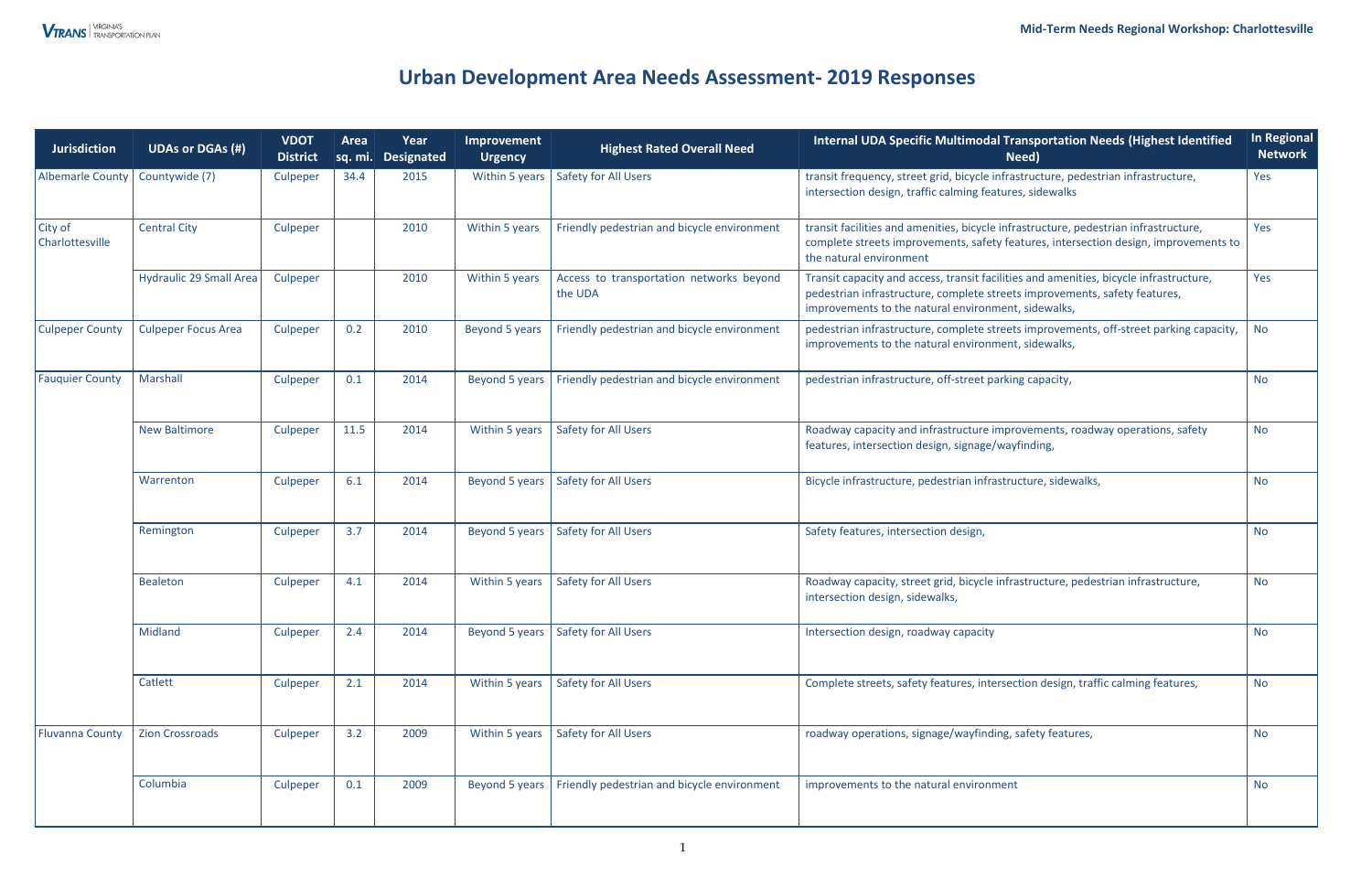#### **Mid-Term Needs Regional Workshop: Charlottesville**

*Previous responses Italicized* 

### **VTRANS** TRANSPORTATION PLAN

|                         | <b>Fork Union</b>            | Culpeper | 0.5  | 2009 | Within 5 years | <b>Safety for All Users</b>           | Street grid, bicycle infrastructure, pedestrian infrastructure, complete streets<br>improvements, safety features, on-street parking capacity, signage/wayfinding, traffic<br>calming features, improvements to the natural environment, sidewalks | <b>No</b> |
|-------------------------|------------------------------|----------|------|------|----------------|---------------------------------------|----------------------------------------------------------------------------------------------------------------------------------------------------------------------------------------------------------------------------------------------------|-----------|
|                         | Lake Monticello<br>(Rivanna) | Culpeper | 6.8  | 2009 | Within 5 years | <b>Safety for All Users</b>           | Roadway operations, street grid, bicycle infrastructure, pedestrian infrastructure,<br>safety features,                                                                                                                                            | <b>No</b> |
|                         | Palmyra                      | Culpeper | 0.0  | 2009 | Within 5 years | <b>Safety for All Users</b>           | Safety features                                                                                                                                                                                                                                    | <b>No</b> |
|                         | Scottsville                  | Culpeper | 1.1  | 2009 | Beyond 5 years | <b>Safety for All Users</b>           | street grid, bicycle infrastructure, pedestrian infrastructure, safety features, on-street<br>parking capacity, signage/wayfinding, traffic calming features, improvements to the<br>natural environment, sidewalks,                               | <b>No</b> |
| Town of<br>Gordonsville | <b>Town of Gordonsville</b>  | Culpeper | 0.9  |      | Within 5 years | <b>Safety for All Users</b>           | roadway capacity and infrastructure, roadway operations, bicycle infrastructure,<br>pedestrian infrastructure, complete streets improvements, safety features,<br>intersection design, signage/wayfinding, traffic calming features, sidewalks,    | <b>No</b> |
| <b>Greene County</b>    | <b>Corner Store</b>          | Culpeper | 0.4  | 2015 | Beyond 5 years | Circulation and access within the UDA | Street grid, intersection design,                                                                                                                                                                                                                  | <b>No</b> |
|                         | Ruckersville                 | Culpeper | 1.7  | 2015 | Within 5 years | Circulation and access within the UDA | roadway operations, street grid, intersection design, sidewalks,                                                                                                                                                                                   | <b>No</b> |
|                         | Stanardsville                | Culpeper | 0.1  | 2015 | Beyond 5 years | Safety for All Users                  | Roadway operations, pedestrian infrastructure, improvements to the natural<br>environment, sidewalks,                                                                                                                                              |           |
| <b>Orange County</b>    | Germanna-Wilderness<br>Area  | Culpeper | 22.8 | 2015 | Beyond 5 years | <b>Safety for All Users</b>           | roadway capacity and infrastructure, roadway operations, complete streets<br>improvements, safety features, intersection design, improvements to the natural<br>environment, sidewalks                                                             | <b>No</b> |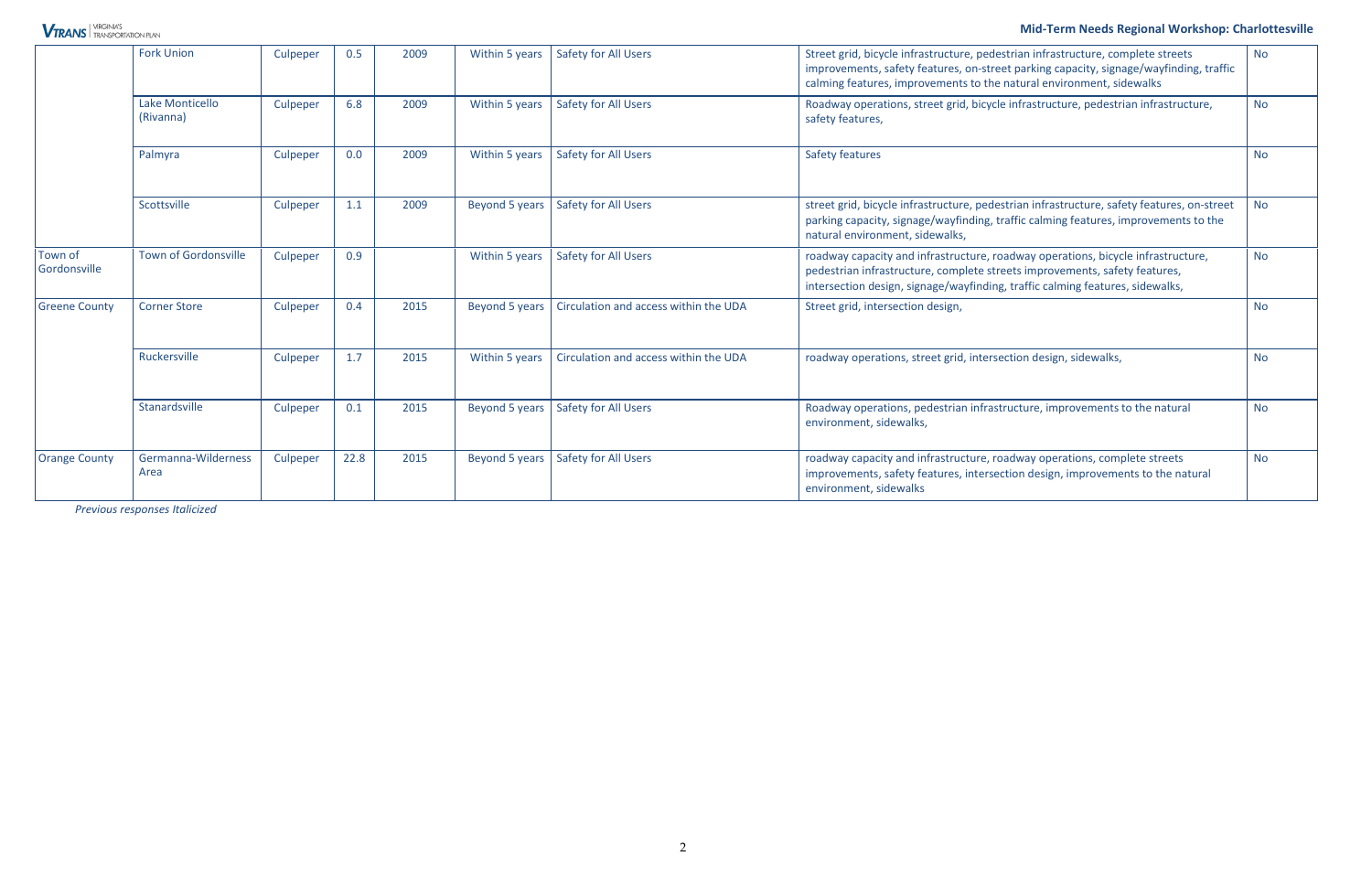$\mathbf{r}$ 

### **UDA VARIABLES**

| <b>UDA Name</b>                         | <b>Governing Bodies</b>                                                                                         | Area                               | Year<br><b>Designated</b> | <b>Centerline</b><br><b>Miles</b> | <b>Population and Density</b><br>(Persons per Acre) <sup>1</sup>    | <b>Employment and Density</b><br>(Persons per Acre) <sup>2</sup>                                                                                                                                                                                 | <b>UDA Transit</b>                                                                                                                                                                   | <b>Modal Information</b>                                                                                                                                     |
|-----------------------------------------|-----------------------------------------------------------------------------------------------------------------|------------------------------------|---------------------------|-----------------------------------|---------------------------------------------------------------------|--------------------------------------------------------------------------------------------------------------------------------------------------------------------------------------------------------------------------------------------------|--------------------------------------------------------------------------------------------------------------------------------------------------------------------------------------|--------------------------------------------------------------------------------------------------------------------------------------------------------------|
| Albemarle<br>County - Crozet            | PDC: Thomas Jefferson<br>MPO: Charlottesville-Albemarle<br>District: Culpeper<br>Jurisdiction: Albemarle County | Sq. miles: 4.50<br>Acres: 2,882.64 | 2015                      | 55.62                             | <b>UDA Population: 4,834</b><br><b>UDA Population Density: 1.68</b> | UDA employment: 1,168<br>Total UDA employment in freight related industries: 168<br>Total UDA employment in local serving industries: 805<br>Total UDA employment in knowledge-based industries: 195<br>UDA Employment density: 0.41             | Percent of UDA population served by<br>transit (within 1/4 mile of transit<br>stop): 0%<br>Percent of UDA employment served<br>by transit (within 1/4 mile of transit<br>stop): 0%   | Number of bus stops: 0<br>Miles of bus routes: 0.69<br>Number of ferry stops: 0<br>Miles of ferry routes: 0<br>Number of rail stops: 0<br>Miles of rail: 0   |
| Albemarle<br>County -<br>Hollymeade     | PDC: Thomas Jefferson<br>MPO: Charlottesville-Albemarle<br>District: Culpeper<br>Jurisdiction: Albemarle County | Sq. miles: 7.04<br>Acres: 4,508.40 | 2015                      | 65.50                             | <b>UDA Population: 6,810</b><br><b>UDA Population Density: 1.51</b> | UDA employment: 3,248<br>Total UDA employment in freight related industries: 602<br>Total UDA employment in local serving industries: 1,752<br>Total UDA employment in knowledge-based industries: 894<br>UDA Employment density: 0.72           | Percent of UDA population served by<br>transit (within 1/4 mile of transit<br>stop): 8%<br>Percent of UDA employment served<br>by transit (within 1/4 mile of transit<br>stop): 8%   | Number of bus stops: 6<br>Miles of bus routes: 1.86<br>Number of ferry stops: 0<br>Miles of ferry routes: 0<br>Number of rail stops: 0<br>Miles of rail: 0   |
| Albemarle<br>County -<br>Neighborhood   | PDC: Thomas Jefferson<br>MPO: Charlottesville-Albemarle<br>District: Culpeper<br>Jurisdiction: Albemarle County | Sq. miles: 1.85<br>Acres: 1,182.92 | 2015                      | 21.99                             | UDA Population: 6,609<br><b>UDA Population Density: 5.59</b>        | UDA employment: 18,563<br>Total UDA employment in freight related industries: 1,453<br>Total UDA employment in local serving industries: 15,527<br>Total UDA employment in knowledge-based industries:<br>1,583<br>UDA Employment density: 15.69 | Percent of UDA population served by<br>transit (within 1/4 mile of transit<br>stop): 89%<br>Percent of UDA employment served<br>by transit (within 1/4 mile of transit<br>stop): 89% | Number of bus stops: 71<br>Miles of bus routes: 20.08<br>Number of ferry stops: 0<br>Miles of ferry routes: 0<br>Number of rail stops: 0<br>Miles of rail: 0 |
| Albemarle<br>County -<br>Neighborhood   | PDC: Thomas Jefferson<br>MPO: Charlottesville-Albemarle<br>District: Culpeper<br>Jurisdiction: Albemarle County | Sq. miles: 4.66<br>Acres: 2,981.45 | 2015                      | 45.80                             | UDA Population: 10,208<br><b>UDA Population Density: 3.42</b>       | UDA employment: 4,896<br>Total UDA employment in freight related industries: 382<br>Total UDA employment in local serving industries: 3,504<br>Total UDA employment in knowledge-based industries:<br>1,010<br>UDA Employment density: 1.64      | Percent of UDA population served by<br>transit (within 1/4 mile of transit<br>stop): 31%<br>Percent of UDA employment served<br>by transit (within 1/4 mile of transit<br>stop): 31% | Number of bus stops: 86<br>Miles of bus routes: 12.99<br>Number of ferry stops: 0<br>Miles of ferry routes: 0<br>Number of rail stops: 0<br>Miles of rail: 0 |
| Albemarle<br>County -<br>Pantops        | PDC: Thomas Jefferson<br>MPO: Charlottesville-Albemarle<br>District: Culpeper<br>Jurisdiction: Albemarle County | Sq. miles: 2.37<br>Acres: 1,513.90 | 2015                      | 31.73                             | <b>UDA Population: 1,933</b><br><b>UDA Population Density: 1.28</b> | UDA employment: 7,355<br>Total UDA employment in freight related industries: 136<br>Total UDA employment in local serving industries: 4,816<br>Total UDA employment in knowledge-based industries:<br>2,403<br>UDA Employment density: 4.86      | Percent of UDA population served by<br>transit (within 1/4 mile of transit<br>stop): 54%<br>Percent of UDA employment served<br>by transit (within 1/4 mile of transit<br>stop): 54% | Number of bus stops: 43<br>Miles of bus routes: 7.08<br>Number of ferry stops: 0<br>Miles of ferry routes: 0<br>Number of rail stops: 0<br>Miles of rail: 0  |
| Albemarle<br>County - Piney<br>Mountain | PDC: Thomas Jefferson<br>MPO: Charlottesville-Albemarle<br>District: Culpeper<br>Jurisdiction: Albemarle County | Sq. miles: 1.07<br>Acres: 682.21   | 2015                      | 12.88                             | <b>UDA Population: 211</b><br><b>UDA Population Density: 0.31</b>   | UDA employment: 140<br>Total UDA employment in freight related industries: 48<br>Total UDA employment in local serving industries: 24<br>Total UDA employment in knowledge-based industries: 68<br>UDA Employment density: 0.20                  | Percent of UDA population served by<br>transit (within 1/4 mile of transit<br>stop): 0%<br>Percent of UDA employment served<br>by transit (within 1/4 mile of transit<br>stop): 0%   | Number of bus stops: 0<br>Miles of bus routes: 0<br>Number of ferry stops: 0<br>Miles of ferry routes: 0<br>Number of rail stops: 0<br>Miles of rail: 0      |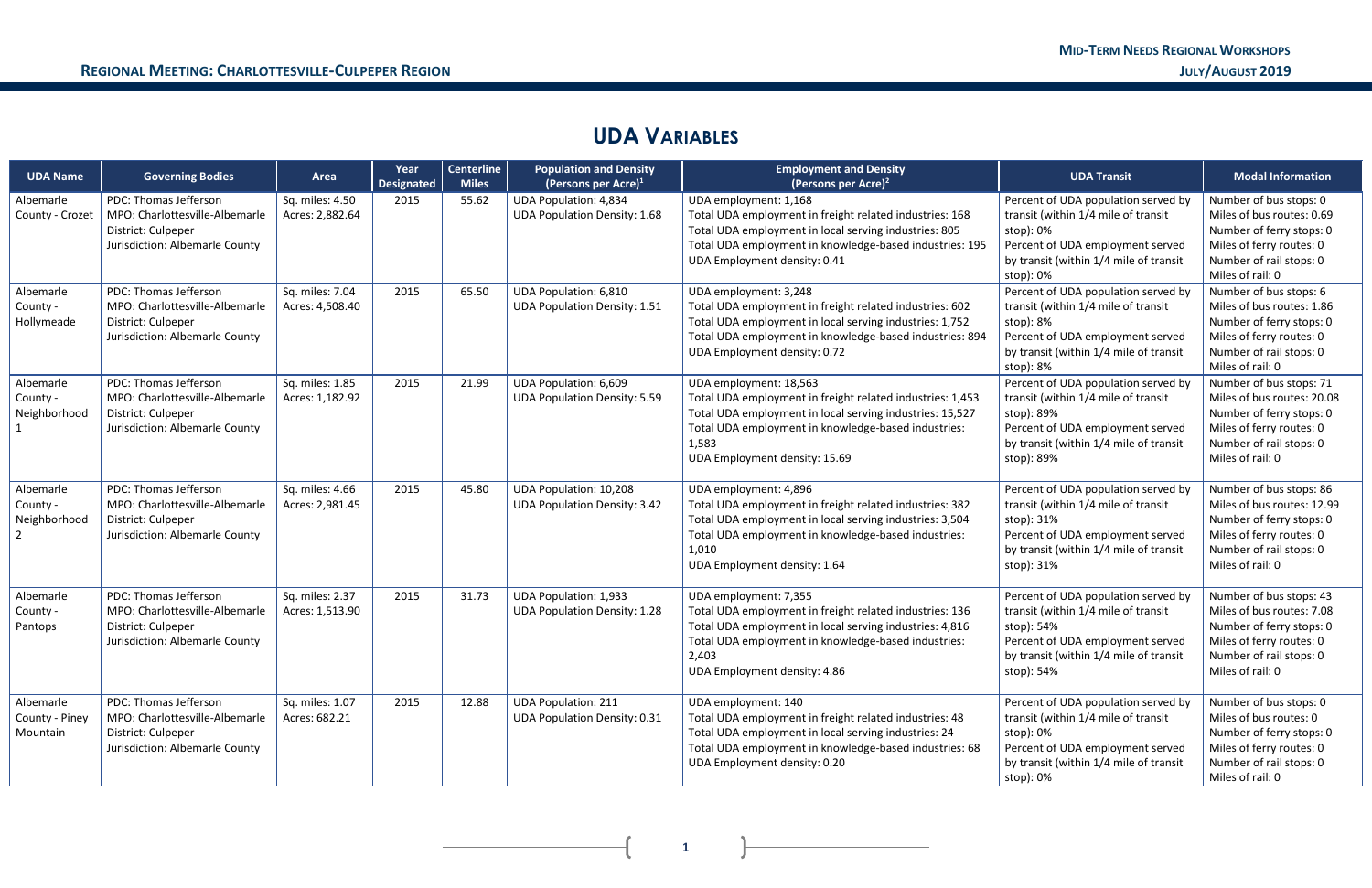**2**

#### **REGIONAL MEETING: CHARLOTTESVILLE-CULPEPER REGION <b>SECULAR CONVENTAGES JULY AUGUST 2019**

| <b>UDA Name</b>                                                | <b>Governing Bodies</b>                                                                                                  | Area                               | Year<br><b>Designated</b> | <b>Centerline</b><br><b>Miles</b> | <b>Population and Density</b><br>(Persons per Acre) $1$             | <b>Employment and Density</b><br>(Persons per Acre) <sup>2</sup>                                                                                                                                                                               | <b>UDA Transit</b>                                                                                                                                                                     | <b>Modal Information</b>                                                                                                                                      |
|----------------------------------------------------------------|--------------------------------------------------------------------------------------------------------------------------|------------------------------------|---------------------------|-----------------------------------|---------------------------------------------------------------------|------------------------------------------------------------------------------------------------------------------------------------------------------------------------------------------------------------------------------------------------|----------------------------------------------------------------------------------------------------------------------------------------------------------------------------------------|---------------------------------------------------------------------------------------------------------------------------------------------------------------|
| Albemarle<br>County - Places<br>29 South                       | PDC: Thomas Jefferson<br>MPO: Charlottesville-Albemarle<br>District: Culpeper<br>Jurisdiction: Albemarle County          | Sq. miles: 1.03<br>Acres: 657.87   | 2011                      | 19.24                             | <b>UDA Population: 3,851</b><br><b>UDA Population Density: 5.85</b> | UDA employment: 7,024<br>Total UDA employment in freight related industries: 1,322<br>Total UDA employment in local serving industries: 3,941<br>Total UDA employment in knowledge-based industries:<br>1,761<br>UDA Employment density: 10.68 | Percent of UDA population served by<br>transit (within 1/4 mile of transit<br>stop): 93%<br>Percent of UDA employment served<br>by transit (within 1/4 mile of transit<br>stop): 93%   | Number of bus stops: 73<br>Miles of bus routes: 18.80<br>Number of ferry stops: 0<br>Miles of ferry routes: 0<br>Number of rail stops: 0<br>Miles of rail: 0  |
| Albemarle<br>County -<br>Rivanna                               | PDC: Thomas Jefferson<br>MPO: Charlottesville-Albemarle<br>District: Culpeper<br>Jurisdiction: Albemarle County          | Sq. miles: 2.70<br>Acres: 1,729.62 | 2015                      | 23.46                             | <b>UDA Population: 677</b><br><b>UDA Population Density: 0.39</b>   | UDA employment: 674<br>Total UDA employment in freight related industries: 17<br>Total UDA employment in local serving industries: 108<br>Total UDA employment in knowledge-based industries: 549<br>UDA Employment density: 0.38              | Percent of UDA population served by<br>transit (within 1/4 mile of transit<br>stop): 0%<br>Percent of UDA employment served<br>by transit (within 1/4 mile of transit<br>stop): 0%     | Number of bus stops: 0<br>Miles of bus routes: 0<br>Number of ferry stops: 0<br>Miles of ferry routes: 0<br>Number of rail stops: 0<br>Miles of rail: 0       |
| Albemarle<br>County -<br>Southern<br>/Western<br>Neighborhoods | PDC: Thomas Jefferson<br>MPO: Charlottesville-Albemarle<br>District: Culpeper<br>Jurisdiction: Albemarle County          | Sq. miles: 9.15<br>Acres: 5,854.92 | 2015                      | 110.87                            | UDA Population: 16,425<br><b>UDA Population Density: 2.81</b>       | UDA employment: 5,422<br>Total UDA employment in freight related industries: 576<br>Total UDA employment in local serving industries: 3,821<br>Total UDA employment in knowledge-based industries:<br>1,024<br>UDA Employment density: 0.93    | Percent of UDA population served by<br>transit (within 1/4 mile of transit<br>stop): 17%<br>Percent of UDA employment served<br>by transit (within 1/4 mile of transit<br>stop): 17%   | Number of bus stops: 135<br>Miles of bus routes: 15.07<br>Number of ferry stops: 0<br>Miles of ferry routes: 0<br>Number of rail stops: 0<br>Miles of rail: 0 |
| Charlottesville<br>City - Cherry<br>Avenue<br>Corridor         | PDC: Thomas Jefferson<br>MPO: Charlottesville-Albemarle<br>District: Culpeper<br>Jurisdiction: Charlottesville<br>County | Sq. miles: 0.05<br>Acres: 30.66    | 2010                      | 1.82                              | <b>UDA Population: 422</b><br><b>UDA Population Density: 13.76</b>  | UDA employment: 51<br>Total UDA employment in freight related industries: 5<br>Total UDA employment in local serving industries: 43<br>Total UDA employment in knowledge-based industries: 2<br>UDA Employment density: 1.66                   | Percent of UDA population served by<br>transit (within 1/4 mile of transit<br>stop): 100%<br>Percent of UDA employment served<br>by transit (within 1/4 mile of transit<br>stop): 100% | Number of bus stops: 73<br>Miles of bus routes: 0.94<br>Number of ferry stops: 0<br>Miles of ferry routes: 0<br>Number of rail stops: 0<br>Miles of rail: 0   |
| Charlottesville<br>City-Downtown<br>and W Main St              | PDC: Thomas Jefferson<br>MPO: Charlottesville-Albemarle<br>District: Culpeper<br>Jurisdiction: Charlottesville<br>County | Sq. miles: 0.37<br>Acres: 235.34   | 2010                      | 8.41                              | <b>UDA Population: 1,997</b><br><b>UDA Population Density: 8.48</b> | UDA employment: 8,717<br>Total UDA employment in freight related industries: 924<br>Total UDA employment in local serving industries: 5,196<br>Total UDA employment in knowledge-based industries:<br>2,596<br>UDA Employment density: 37.04   | Percent of UDA population served by<br>transit (within 1/4 mile of transit<br>stop): 100%<br>Percent of UDA employment served<br>by transit (within 1/4 mile of transit<br>stop): 100% | Number of bus stops: 129<br>Miles of bus routes: 10.01<br>Number of ferry stops: 0<br>Miles of ferry routes: 0<br>Number of rail stops: 0<br>Miles of rail: 0 |
| Charlottesville<br>City-Preston<br>Avenue<br>Corridor          | PDC: Thomas Jefferson<br>MPO: Charlottesville-Albemarle<br>District: Culpeper<br>Jurisdiction: Charlottesville<br>County | Sq. miles: 0.05<br>Acres: 34.84    | 2010                      | 0.0                               | <b>UDA Population: 366</b><br><b>UDA Population Density: 10.51</b>  | UDA employment: 717<br>Total UDA employment in freight related industries: 79<br>Total UDA employment in local serving industries: 600<br>Total UDA employment in knowledge-based industries: 39<br>UDA Employment density: 20.59              | Percent of UDA population served by<br>transit (within 1/4 mile of transit<br>stop): 100%<br>Percent of UDA employment served<br>by transit (within 1/4 mile of transit<br>stop): 100% | Number of bus stops: 44<br>Miles of bus routes: 1.35<br>Number of ferry stops: 0<br>Miles of ferry routes: 0<br>Number of rail stops: 0<br>Miles of rail: 0   |

<sup>1</sup> Source: United States Census Bureau, American Community Survey 2013-2017

<sup>2</sup> Source: United States Census Bureau, Longitudinal Employer-Household Dynamics 2015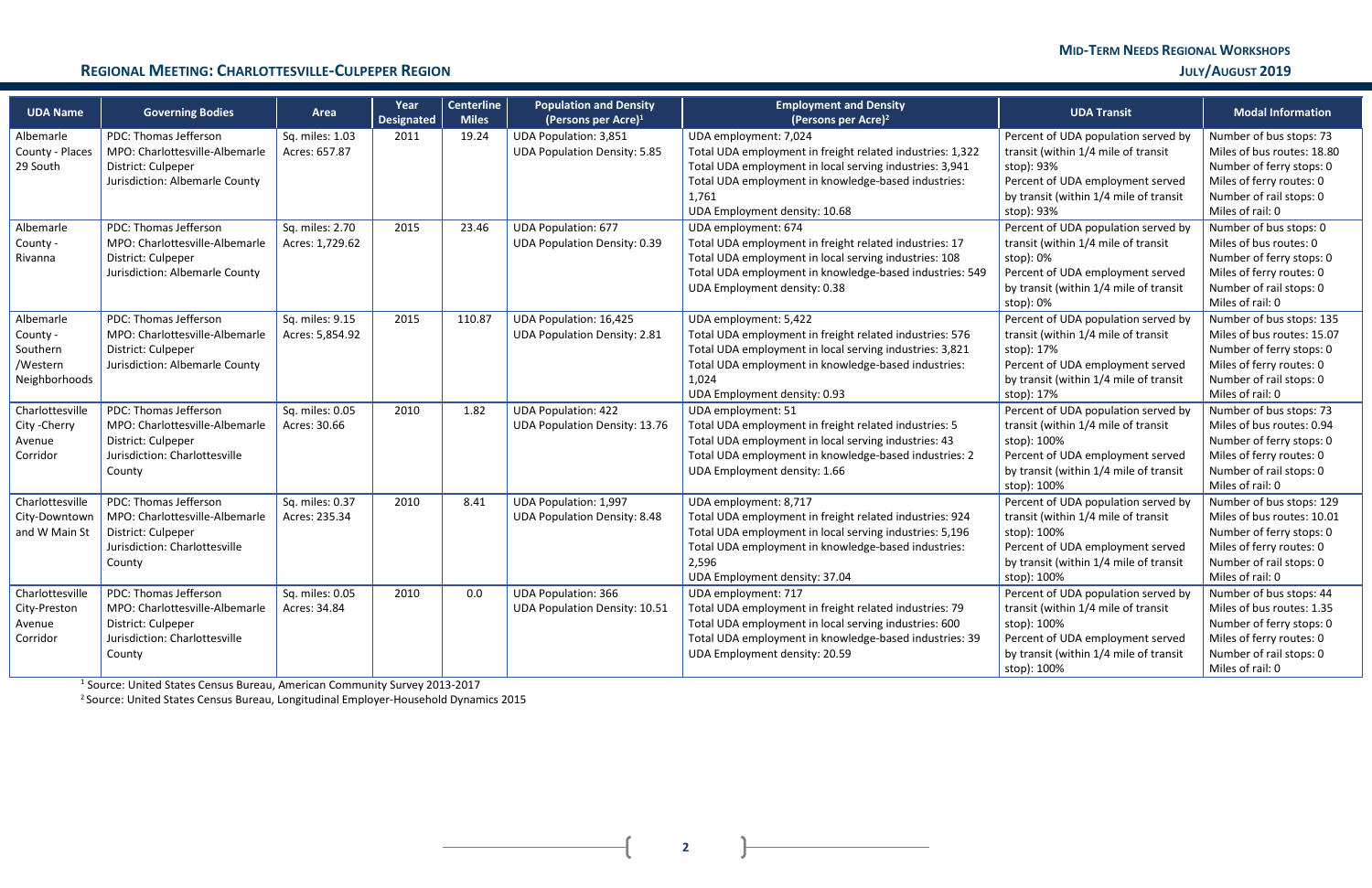## **UDA VARIABLES**

| <b>UDA Name</b>                   | <b>Governing Bodies</b>                                                                                                    | Area                               | Year<br><b>Designated</b> | <b>Centerline</b><br><b>Miles</b> | <b>Population and Density</b><br>(Persons per Acre) $1$             | <b>Employment and Density</b><br>(Persons per Acre) <sup>2</sup>                                                                                                                                                                       | <b>UDA Transit</b>                                                                                                                                                                     | <b>Modal Information</b>                                                                                                                                    |
|-----------------------------------|----------------------------------------------------------------------------------------------------------------------------|------------------------------------|---------------------------|-----------------------------------|---------------------------------------------------------------------|----------------------------------------------------------------------------------------------------------------------------------------------------------------------------------------------------------------------------------------|----------------------------------------------------------------------------------------------------------------------------------------------------------------------------------------|-------------------------------------------------------------------------------------------------------------------------------------------------------------|
| <b>Culpeper Focus</b><br>Area     | PDC: Rappahannock-Rapidan<br><b>Regional Commission</b><br>MPO: N/A<br>District: Culpeper<br>Jurisdiction: Culpeper County | Sq. miles: 0.22<br>Acres: 142.09   |                           | 8.48                              | <b>UDA Population: 376</b><br><b>UDA Population Density: 2.65</b>   | UDA employment: 1,651<br>Total UDA employment in freight related industries: 60<br>Total UDA employment in local serving industries: 1,035<br>Total UDA employment in knowledge-based industries: 557<br>UDA Employment density: 11.62 | Percent of UDA population served by<br>transit (within 1/4 mile of transit<br>stop): 100%<br>Percent of UDA employment served<br>by transit (within 1/4 mile of transit<br>stop): 100% | Number of bus stops: 20<br>Miles of bus routes: 2.93<br>Number of ferry stops: 0<br>Miles of ferry routes: 0<br>Number of rail stops: 0<br>Miles of rail: 0 |
| Fauquier<br>County -<br>Bealeton  | PDC: Rappahannock-Rapidan<br><b>Regional Commission</b><br>MPO: N/A<br>District: Culpeper<br>Jurisdiction: Fauquier County | Sq. miles: 4.06<br>Acres: 2,599.40 | 2014                      | 33.09                             | <b>UDA Population: 1,597</b><br><b>UDA Population Density: 0.61</b> | UDA employment: 476<br>Total UDA employment in freight related industries: 76<br>Total UDA employment in local serving industries: 378<br>Total UDA employment in knowledge-based industries: 22<br>UDA Employment density: 0.18       | Percent of UDA population served by<br>transit (within 1/4 mile of transit<br>stop): 0%<br>Percent of UDA employment served<br>by transit (within 1/4 mile of transit<br>stop): 0%     | Number of bus stops: 0<br>Miles of bus routes: 0<br>Number of ferry stops: 0<br>Miles of ferry routes: 0<br>Number of rail stops: 0<br>Miles of rail: 0     |
| Fauquier<br>County -<br>Calverton | PDC: Rappahannock-Rapidan<br><b>Regional Commission</b><br>MPO: N/A<br>District: Culpeper<br>Jurisdiction: Fauquier County | Sq. miles: 2.65<br>Acres: 1,692.80 | 2014                      | 10.74                             | <b>UDA Population: 160</b><br><b>UDA Population Density: 0.09</b>   | UDA employment: 101<br>Total UDA employment in freight related industries: 72<br>Total UDA employment in local serving industries: 29<br>Total UDA employment in knowledge-based industries: 0<br>UDA Employment density: 0.06         | Percent of UDA population served by<br>transit (within 1/4 mile of transit<br>stop): 0%<br>Percent of UDA employment served<br>by transit (within 1/4 mile of transit<br>stop): 0%     | Number of bus stops: 0<br>Miles of bus routes: 0<br>Number of ferry stops: 0<br>Miles of ferry routes: 0<br>Number of rail stops: 0<br>Miles of rail: 0     |
| Fauquier<br>County -<br>Catlett   | PDC: Rappahannock-Rapidan<br><b>Regional Commission</b><br>MPO: N/A<br>District: Culpeper<br>Jurisdiction: Fauquier County | Sq. miles: 2.13<br>Acres: 1,360.45 | 2014                      | 9.48                              | <b>UDA Population: 136</b><br><b>UDA Population Density: 0.10</b>   | UDA employment: 106<br>Total UDA employment in freight related industries: 30<br>Total UDA employment in local serving industries: 64<br>Total UDA employment in knowledge-based industries: 12<br>UDA Employment density: 0.08        | Percent of UDA population served by<br>transit (within 1/4 mile of transit<br>stop): 0%<br>Percent of UDA employment served<br>by transit (within 1/4 mile of transit<br>stop): 0%     | Number of bus stops: 0<br>Miles of bus routes: 0<br>Number of ferry stops: 0<br>Miles of ferry routes: 0<br>Number of rail stops: 0<br>Miles of rail: 0     |
| Fauquier<br>County -<br>Marshall  | PDC: Rappahannock-Rapidan<br><b>Regional Commission</b><br>MPO: N/A<br>District: Culpeper<br>Jurisdiction: Fauquier County | Sq. miles: 0.14<br>Acres: 1,603.88 | 2014                      | 16.01                             | <b>UDA Population: 510</b><br><b>UDA Population Density: 0.32</b>   | UDA employment: 813<br>Total UDA employment in freight related industries: 172<br>Total UDA employment in local serving industries: 434<br>Total UDA employment in knowledge-based industries: 207<br>UDA Employment density: 0.51     | Percent of UDA population served by<br>transit (within 1/4 mile of transit<br>stop): 0%<br>Percent of UDA employment served<br>by transit (within 1/4 mile of transit<br>stop): 0%     | Number of bus stops: 0<br>Miles of bus routes: 0<br>Number of ferry stops: 0<br>Miles of ferry routes: 0<br>Number of rail stops: 0<br>Miles of rail: 0     |
| Fauquier<br>County -<br>Midland   | PDC: Rappahannock-Rapidan<br><b>Regional Commission</b><br>MPO: N/A<br>District: Culpeper<br>Jurisdiction: Fauquier County | Sq. miles: 2.36<br>Acres: 1,512.43 | 2014                      | 9.21                              | <b>UDA Population: 282</b><br><b>UDA Population Density: 0.19</b>   | UDA employment: 96<br>Total UDA employment in freight related industries: 90<br>Total UDA employment in local serving industries: 5<br>Total UDA employment in knowledge-based industries: 0<br>UDA Employment density: 0.06           | Percent of UDA population served by<br>transit (within 1/4 mile of transit<br>stop): 0%<br>Percent of UDA employment served<br>by transit (within 1/4 mile of transit<br>stop): 0%     | Number of bus stops: 0<br>Miles of bus routes: 0<br>Number of ferry stops: 0<br>Miles of ferry routes: 0<br>Number of rail stops: 0<br>Miles of rail: 0     |

**1** 

 $\mathbf{R}$ 

 $\overline{+}$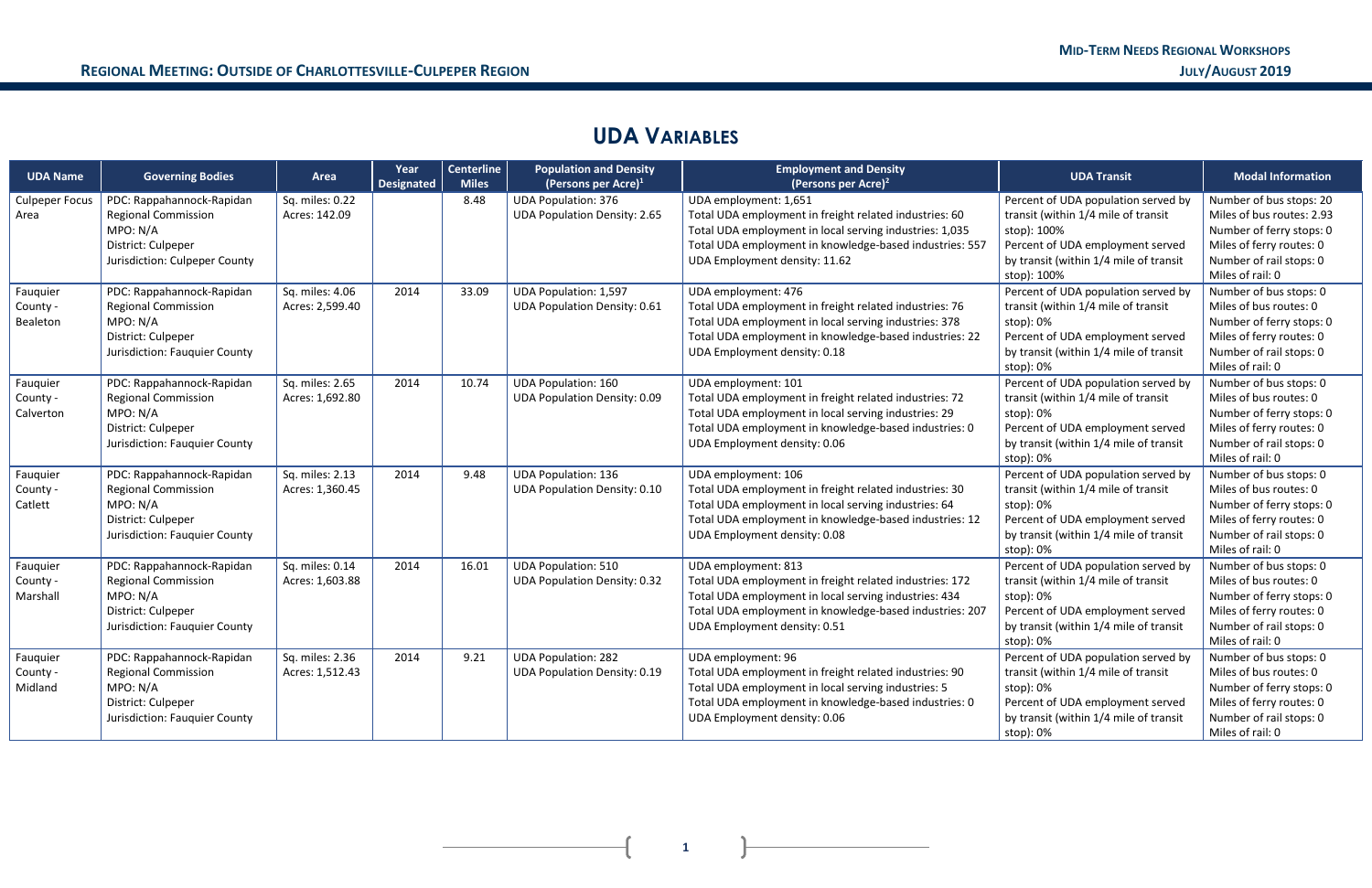**2**

 $\mathbf{I}$ 

 $\overline{\phantom{a}}$ 

### **REGIONAL MEETING: OUTSIDE OF CHARLOTTESVILLE-CULPEPER REGION <b>See Allen and the set of a control of a** control **J**ULY/AUGUST 2019

| <b>UDA Name</b>                       | <b>Governing Bodies</b>                                                                                                    | Area                                | Year<br><b>Designated</b> | <b>Centerline</b><br><b>Miles</b> | <b>Population and Density</b><br>(Persons per Acre) $1$             | <b>Employment and Density</b><br>(Persons per Acre) <sup>2</sup>                                                                                                                                                                     | <b>UDA Transit</b>                                                                                                                                                                   | <b>Modal Information</b>                                                                                                                                    |
|---------------------------------------|----------------------------------------------------------------------------------------------------------------------------|-------------------------------------|---------------------------|-----------------------------------|---------------------------------------------------------------------|--------------------------------------------------------------------------------------------------------------------------------------------------------------------------------------------------------------------------------------|--------------------------------------------------------------------------------------------------------------------------------------------------------------------------------------|-------------------------------------------------------------------------------------------------------------------------------------------------------------|
| Fauquier<br>County - New<br>Baltimore | PDC: Rappahannock-Rapidan<br><b>Regional Commission</b><br>MPO: N/A<br>District: Culpeper<br>Jurisdiction: Fauquier County | Sq. miles: 11.55<br>Acres: 7,390.05 | 2014                      | 95.80                             | <b>UDA Population: 7,260</b><br><b>UDA Population Density: 0.98</b> | UDA employment: 1,824<br>Total UDA employment in freight related industries: 877<br>Total UDA employment in local serving industries: 355<br>Total UDA employment in knowledge-based industries: 592<br>UDA Employment density: 0.25 | Percent of UDA population served by<br>transit (within 1/4 mile of transit<br>stop): 0%<br>Percent of UDA employment served<br>by transit (within 1/4 mile of transit<br>stop): 0%   | Number of bus stops: 0<br>Miles of bus routes: 0<br>Number of ferry stops: 0<br>Miles of ferry routes: 0<br>Number of rail stops: 0<br>Miles of rail: 0     |
| Fauquier<br>County - Opal             | PDC: Rappahannock-Rapidan<br><b>Regional Commission</b><br>MPO: N/A<br>District: Culpeper<br>Jurisdiction: Fauquier County | Sq. miles: 1.40<br>Acres: 893.35    | 2014                      | 13.22                             | <b>UDA Population: 171</b><br><b>UDA Population Density: 0.19</b>   | UDA employment: 441<br>Total UDA employment in freight related industries: 293<br>Total UDA employment in local serving industries: 115<br>Total UDA employment in knowledge-based industries: 33<br>UDA Employment density: 0.49    | Percent of UDA population served by<br>transit (within 1/4 mile of transit<br>stop): 0%<br>Percent of UDA employment served<br>by transit (within 1/4 mile of transit<br>stop): 0%   | Number of bus stops: 0<br>Miles of bus routes: 0<br>Number of ferry stops: 0<br>Miles of ferry routes: 0<br>Number of rail stops: 0<br>Miles of rail: 0     |
| Fauquier<br>County -<br>Remington     | PDC: Rappahannock-Rapidan<br><b>Regional Commission</b><br>MPO: N/A<br>District: Culpeper<br>Jurisdiction: Fauquier County | Sq. miles: 3.71<br>Acres: 2,374.98  | 2014                      | 18.20                             | <b>UDA Population: 2,060</b><br><b>UDA Population Density: 0.87</b> | UDA employment: 121<br>Total UDA employment in freight related industries: 95<br>Total UDA employment in local serving industries: 20<br>Total UDA employment in knowledge-based industries: 7<br>UDA Employment density: 0.05       | Percent of UDA population served by<br>transit (within 1/4 mile of transit<br>stop): 0%<br>Percent of UDA employment served<br>by transit (within 1/4 mile of transit<br>stop): 0%   | Number of bus stops: 0<br>Miles of bus routes: 0<br>Number of ferry stops: 0<br>Miles of ferry routes: 0<br>Number of rail stops: 0<br>Miles of rail: 0     |
| Fauquier<br>County -<br>Warrenton     | PDC: Rappahannock-Rapidan<br><b>Regional Commission</b><br>MPO: N/A<br>District: Culpeper<br>Jurisdiction: Fauquier County | Sq. miles: 6.15<br>Acres: 3,933.40  | 2014                      | 66.18                             | <b>UDA Population: 3,817</b><br><b>UDA Population Density: 0.97</b> | UDA employment: 599<br>Total UDA employment in freight related industries: 82<br>Total UDA employment in local serving industries: 451<br>Total UDA employment in knowledge-based industries: 66<br>UDA Employment density: 0.15     | Percent of UDA population served by<br>transit (within 1/4 mile of transit<br>stop): 2%<br>Percent of UDA employment served<br>by transit (within 1/4 mile of transit<br>stop): 2%   | Number of bus stops: 35<br>Miles of bus routes: 0.36<br>Number of ferry stops: 0<br>Miles of ferry routes: 0<br>Number of rail stops: 0<br>Miles of rail: 0 |
| Fluvanna<br>County-<br>Columbia       | PDC: Thomas Jefferson<br>MPO: N/A<br>District: Culpeper<br>Jurisdiction: Fluvanna County                                   | Sq. miles: 0.06<br>Acres: 40.00     | 2009                      | 1.36                              | <b>UDA Population: 1</b><br><b>UDA Population Density: 0.03</b>     | UDA employment: 0<br>Total UDA employment in freight related industries: 0<br>Total UDA employment in local serving industries: 0<br>Total UDA employment in knowledge-based industries: 0<br>UDA Employment density: 0              | Percent of UDA population served by<br>transit (within 1/4 mile of transit<br>stop): 0%<br>Percent of UDA employment served<br>by transit (within 1/4 mile of transit<br>stop): 0%   | Number of bus stops: 0<br>Miles of bus routes: 0<br>Number of ferry stops: 0<br>Miles of ferry routes: 0<br>Number of rail stops: 0<br>Miles of rail: 0     |
| Fluvanna<br>County-Fork<br>Union      | PDC: Thomas Jefferson<br>MPO: N/A<br>District: Culpeper<br>Jurisdiction: Fluvanna County                                   | Sq. miles: 0.51<br>Acres: 326.36    | 2009                      | 4.15                              | <b>UDA Population: 24</b><br><b>UDA Population Density: 0.07</b>    | UDA employment: 30<br>Total UDA employment in freight related industries: 1<br>Total UDA employment in local serving industries: 26<br>Total UDA employment in knowledge-based industries: 4<br>UDA Employment density: 0.09         | Percent of UDA population served by<br>transit (within 1/4 mile of transit<br>stop): 25%<br>Percent of UDA employment served<br>by transit (within 1/4 mile of transit<br>stop): 27% | Number of bus stops: 1<br>Miles of bus routes: 0.67<br>Number of ferry stops: 0<br>Miles of ferry routes: 0<br>Number of rail stops: 0<br>Miles of rail: 0  |
| Fluvanna<br>County-Lake<br>Monticello | PDC: Thomas Jefferson<br>MPO: N/A<br>District: Culpeper<br>Jurisdiction: Fluvanna County                                   | Sq. miles: 6.82<br>Acres: 4,362.70  | 2009                      | 77.39                             | UDA Population: 6,630<br><b>UDA Population Density: 1.52</b>        | UDA employment: 765<br>Total UDA employment in freight related industries: 108<br>Total UDA employment in local serving industries: 588<br>Total UDA employment in knowledge-based industries: 70<br>UDA Employment density: 0.18    | Percent of UDA population served by<br>transit (within 1/4 mile of transit<br>stop): 3%<br>Percent of UDA employment served<br>by transit (within 1/4 mile of transit<br>stop): 3%   | Number of bus stops: 3<br>Miles of bus routes: 1.15<br>Number of ferry stops: 0<br>Miles of ferry routes: 0<br>Number of rail stops: 0<br>Miles of rail: 0  |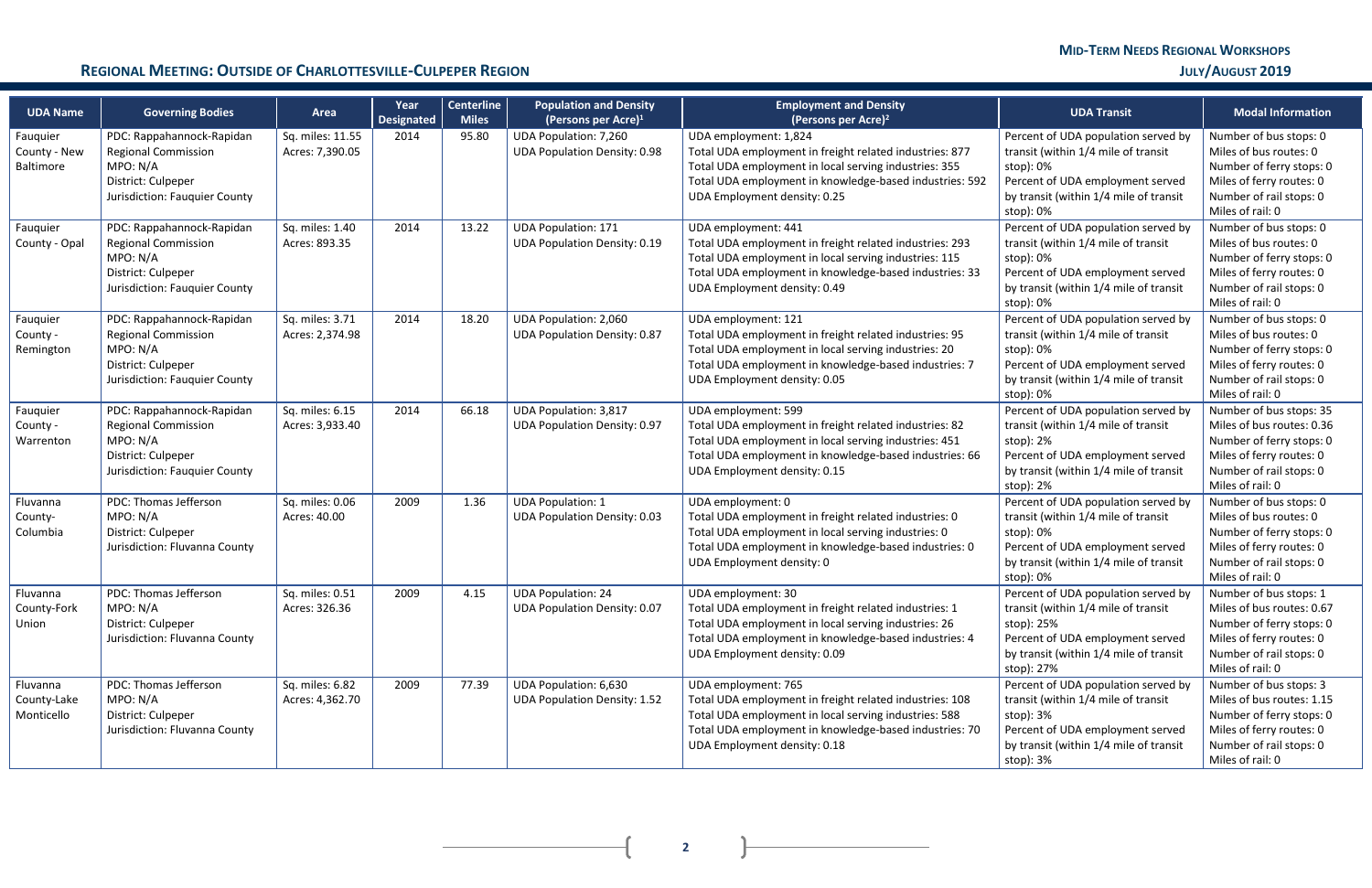**3**

 $\overline{+}$ 

 $\mathbf{r}$ 

### **REGIONAL MEETING: OUTSIDE OF CHARLOTTESVILLE-CULPEPER REGION <b>See Allen and the set of a control of a** control **J**ULY/AUGUST 2019

| <b>UDA Name</b>                       | <b>Governing Bodies</b>                                                                                                  | Area                               | Year<br>Designated | <b>Centerline</b><br><b>Miles</b> | <b>Population and Density</b><br>(Persons per Acre) <sup>1</sup>  | <b>Employment and Density</b><br>(Persons per Acre) <sup>2</sup>                                                                                                                                                                   | <b>UDA Transit</b>                                                                                                                                                                 | <b>Modal Information</b>                                                                                                                                |
|---------------------------------------|--------------------------------------------------------------------------------------------------------------------------|------------------------------------|--------------------|-----------------------------------|-------------------------------------------------------------------|------------------------------------------------------------------------------------------------------------------------------------------------------------------------------------------------------------------------------------|------------------------------------------------------------------------------------------------------------------------------------------------------------------------------------|---------------------------------------------------------------------------------------------------------------------------------------------------------|
| Fluvanna<br>County-<br>Palmyra        | PDC: Thomas Jefferson<br>MPO: N/A<br>District: Culpeper<br>Jurisdiction: Fluvanna County                                 | Sq. miles: 0.05<br>Acres: 31.48    | 2009               | 2.76                              | <b>UDA Population: 4</b><br><b>UDA Population Density: 0.13</b>   | UDA employment: 256<br>Total UDA employment in freight related industries: 0<br>Total UDA employment in local serving industries: 253<br>Total UDA employment in knowledge-based industries: 3<br>UDA Employment density: 8.12     | Percent of UDA population served by<br>transit (within 1/4 mile of transit<br>stop): 0%<br>Percent of UDA employment served<br>by transit (within 1/4 mile of transit<br>stop): 2% | Number of bus stops: 1<br>Miles of bus routes: 0<br>Number of ferry stops: 0<br>Miles of ferry routes: 0<br>Number of rail stops: 0<br>Miles of rail: 0 |
| Fluvanna<br>County-<br>Scottsville    | PDC: Thomas Jefferson<br>MPO: N/A<br>District: Culpeper<br>Jurisdiction: Fluvanna County                                 | Sq. miles: 1.08<br>Acres: 692.41   | 2009               | 4.33                              | <b>UDA Population: 58</b><br><b>UDA Population Density: 0.08</b>  | UDA employment: 9<br>Total UDA employment in freight related industries: 7<br>Total UDA employment in local serving industries: 2<br>Total UDA employment in knowledge-based industries: 0<br>UDA Employment density: 0.01         | Percent of UDA population served by<br>transit (within 1/4 mile of transit<br>stop): 0%<br>Percent of UDA employment served<br>by transit (within 1/4 mile of transit<br>stop): 0% | Number of bus stops: 0<br>Miles of bus routes: 0<br>Number of ferry stops: 0<br>Miles of ferry routes: 0<br>Number of rail stops: 0<br>Miles of rail: 0 |
| Fluvanna<br>County-Zion<br>Crossroads | PDC: Thomas Jefferson<br>MPO: N/A<br>District: Culpeper<br>Jurisdiction: Fluvanna County                                 | Sq. miles: 3.18<br>Acres: 2,034.06 | 2009               | 12.88                             | <b>UDA Population: 518</b><br><b>UDA Population Density: 0.25</b> | UDA employment: 356<br>Total UDA employment in freight related industries: 119<br>Total UDA employment in local serving industries: 136<br>Total UDA employment in knowledge-based industries: 101<br>UDA Employment density: 0.18 | Percent of UDA population served by<br>transit (within 1/4 mile of transit<br>stop): 0%<br>Percent of UDA employment served<br>by transit (within 1/4 mile of transit<br>stop): 0% | Number of bus stops: 0<br>Miles of bus routes: 0<br>Number of ferry stops: 0<br>Miles of ferry routes: 0<br>Number of rail stops: 0<br>Miles of rail: 0 |
| Gordonsville                          | PDC: Rappahannock-Rapidan<br><b>Regional Commission</b><br>MPO: N/A<br>District: Culpeper<br>Jurisdiction: Orange County | Sq. miles: 0.95<br>Acres: 605.53   |                    | 15.53                             | <b>UDA Population: 122</b><br><b>UDA Population Density: 0.20</b> | UDA employment: 715<br>Total UDA employment in freight related industries: 291<br>Total UDA employment in local serving industries: 404<br>Total UDA employment in knowledge-based industries: 20<br>UDA Employment density: 1.18  | Percent of UDA population served by<br>transit (within 1/4 mile of transit<br>stop): 0%<br>Percent of UDA employment served<br>by transit (within 1/4 mile of transit<br>stop): 0% | Number of bus stops: 0<br>Miles of bus routes: 0<br>Number of ferry stops: 0<br>Miles of ferry routes: 0<br>Number of rail stops: 0<br>Miles of rail: 0 |
| Greene<br>County-Corner<br>Store      | PDC: Thomas Jefferson<br>MPO: N/A<br>District: Culpeper<br>Jurisdiction: Greene County                                   | Sq. miles: 0.40<br>Acres: 252.87   | 2015               | 7.31                              | <b>UDA Population: 250</b><br><b>UDA Population Density: 0.99</b> | UDA employment: 167<br>Total UDA employment in freight related industries: 10<br>Total UDA employment in local serving industries: 152<br>Total UDA employment in knowledge-based industries: 4<br>UDA Employment density: 0.66    | Percent of UDA population served by<br>transit (within 1/4 mile of transit<br>stop): 0%<br>Percent of UDA employment served<br>by transit (within 1/4 mile of transit<br>stop): 0% | Number of bus stops: 0<br>Miles of bus routes: 0<br>Number of ferry stops: 0<br>Miles of ferry routes: 0<br>Number of rail stops: 0<br>Miles of rail: 0 |
| Greene<br>County-<br>Ruckersville     | PDC: Thomas Jefferson<br>MPO: N/A<br>District: Culpeper<br>Jurisdiction: Greene County                                   | Sq. miles: 0.71<br>Acres: 456.36   | 2015               | 8.80                              | <b>UDA Population: 277</b><br><b>UDA Population Density: 0.61</b> | UDA employment: 431<br>Total UDA employment in freight related industries: 21<br>Total UDA employment in local serving industries: 360<br>Total UDA employment in knowledge-based industries: 50<br>UDA Employment density: 0.94   | Percent of UDA population served by<br>transit (within 1/4 mile of transit<br>stop): 0%<br>Percent of UDA employment served<br>by transit (within 1/4 mile of transit<br>stop): 0% | Number of bus stops: 0<br>Miles of bus routes: 0<br>Number of ferry stops: 0<br>Miles of ferry routes: 0<br>Number of rail stops: 0<br>Miles of rail: 0 |
| Greene<br>County-<br>Stanardsville    | PDC: Thomas Jefferson<br>MPO: N/A<br>District: Culpeper<br>Jurisdiction: Greene County                                   | Sq. miles: 0.13<br>Acres: 83.31    | 2015               | 3.02                              | <b>UDA Population: 14</b><br><b>UDA Population Density: 0.17</b>  | UDA employment: 804<br>Total UDA employment in freight related industries: 10<br>Total UDA employment in local serving industries: 775<br>Total UDA employment in knowledge-based industries: 19<br>UDA Employment density: 9.65   | Percent of UDA population served by<br>transit (within 1/4 mile of transit<br>stop): 0%<br>Percent of UDA employment served<br>by transit (within 1/4 mile of transit<br>stop): 0% | Number of bus stops: 0<br>Miles of bus routes: 0<br>Number of ferry stops: 0<br>Miles of ferry routes: 0<br>Number of rail stops: 0<br>Miles of rail: 0 |